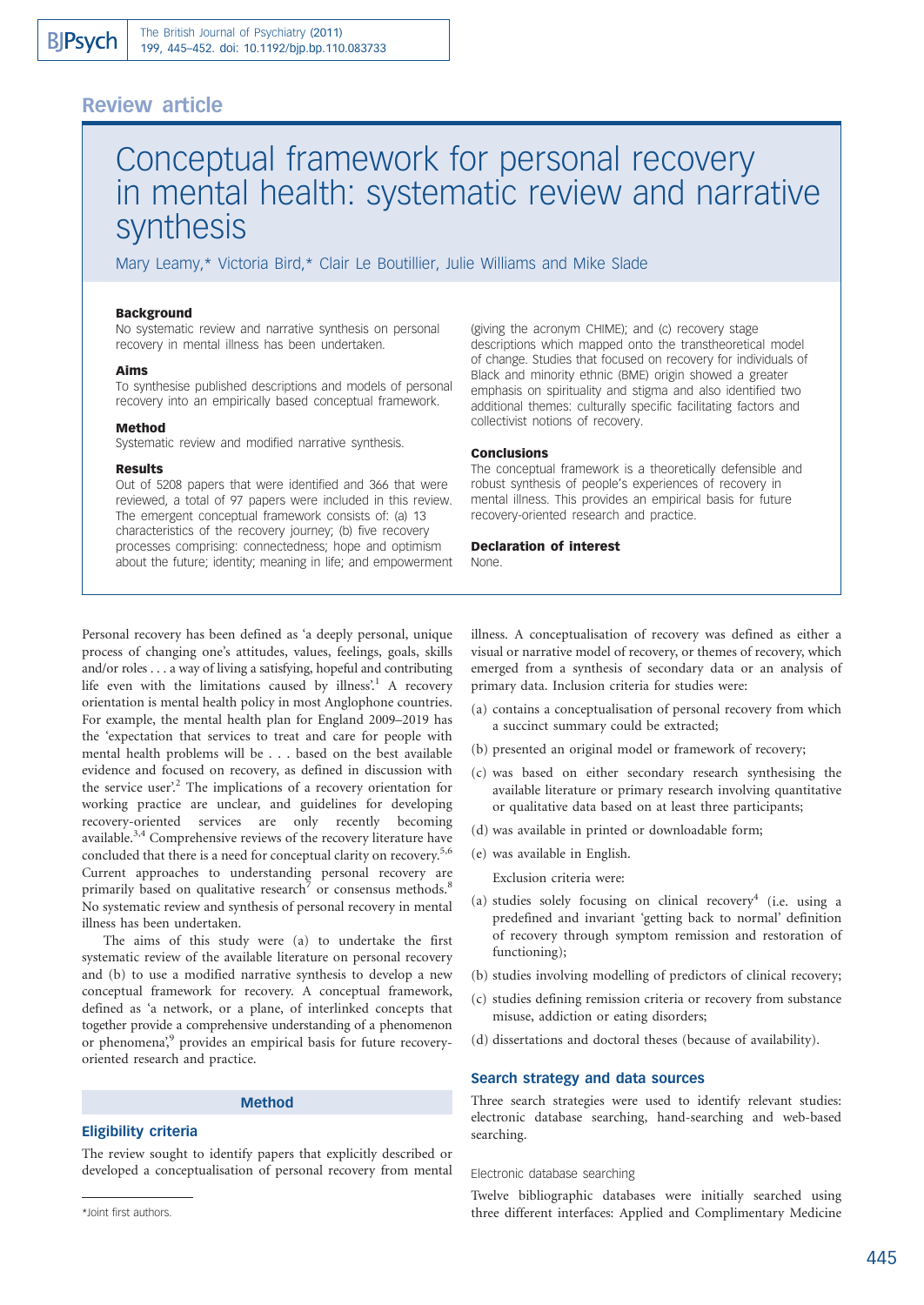Database (AMED); British Nursing Index; EMBASE; MEDLINE; PsycINFO; Social Science Policy (accessed via OVID SP); CINAHL; International Bibliography of Social Science (accessed via EBSCOhost); Applied Social Science Index and Abstracts (ASSIA); British Humanities Index; sociological abstracts; and Social Services abstracts (accessed via CSA Illumina). All databases were searched from inception to September 2009 using the following terms identified from the title, abstract, keywords or medical subject headings: ('mental health' OR 'mental illness\$' OR 'mental disorder' OR mental disease' OR 'mental problem') AND 'recover\$' AND ('theor\$' OR 'framework' OR 'model' OR 'dimension' OR 'paradigm' OR 'concept\$'). The search was adapted for the individual databases and interfaces as needed. For example, CSA Illumina only allows the combination of three 'units' each made up of three search terms at any one time, for example ('mental health' OR 'mental illness\*' OR 'mental disorder') AND 'recover\*' AND ('theor\$' OR 'framework' OR 'concept'). As a sensitivity check, ten papers were identified by the research team as highly influential, based on number of times cited and credibility of the authors (included papers 3, 9, 10, 19, 29, 34, 35, 40, 68 and 75 in online Table DS1). These papers were assessed for additional terms, subject headings and key words, with the aim of identifying relevant papers not retrieved using the original search strategy. This led to the use of the following additional search terms: ('psychol\$ health' OR 'psychol\$ illness\$' OR 'psychol\$ disorder' OR psychol\$ problem' OR 'psychiatr\$ health', OR psychiatr\$ illness\$' OR 'psychiatr\$ disorder' OR 'psychiatr\$ problem') AND 'recover\$' AND ('theme\$' OR 'stages' OR 'processes'). Duplicate articles were removed within the original database interfaces using Reference Manager Software Version 11 for Windows.

#### Hand-searching

The tables of contents of journals which published key articles (Psychiatric Rehabilitation Journal, British Journal of Psychiatry and American Journal of Psychiatry) and recent literature reviews of recovery (included papers 4, 37 and 89 in online Table DS1) were hand-searched.

# Web-based searching

Web-based resources were identified by internet searches using Google and Google Scholar and through searching specific recovery-oriented websites (Scottish Recovery Network: www. scottishrecovery.net; Boston University Repository of Recovery Resources: www.bu.edu/cpr/repository/index.html; Recovery Devon: www.recoverydevon.co.uk; and Social Perspectives Network: www.spn.org.uk).

#### Data extraction and quality assessment

One rater (V.B.) extracted data and assessed the eligibility criteria for all retrieved papers, with a random subsample of 88 papers independently rated by a second rater (J.W. or C.L.B.). Disagreements between raters were resolved by a third rater (M.L.). Acceptable concordance was predefined as agreement on at least 90% of ratings. A concordance of 91% was achieved. Data were extracted and tabulated for all papers rated as eligible for the review.

Included qualitative papers were initially quality assessed by three raters (V.B., J.W. and C.L.B.) using the RATS (relevance, appropriateness, transparency, soundness) qualitative research review guidelines.<sup>10</sup> The RATS scale comprises 25 questions about the relevance of the study question, appropriateness of qualitative method, transparency of procedures, and soundness of interpretive approach. In order to make judgements about quality of papers, we dichotomised each question to yes (1 point) or no

(0 points), giving a scale ranging from 0 (poor quality) to 25 (high quality). A random subsample of ten qualitative studies were independently rated using the RATS guidelines by a second rater (M.L.). The mean score from rating 1 was 14.8 and from rating 2 was 15.1, with a mean difference in ratings of 0.3 indicating acceptable concordance. The Effective Public Health Practice Project  $(EPHPP)^{11}$  quality assessment tool for quantitative studies was used to rate the two quantitative studies. Independent ratings were made by two reviewers (V.B. and M.L.) of Ellis & King<sup>12</sup> and Resnick et al,<sup>13</sup> who agreed on rating both papers as moderate.

#### Data analysis

The conceptual framework was developed using a modified narrative synthesis approach.<sup>14</sup> The three stages of the narrative synthesis comprised: (1) developing a preliminary synthesis; (2) exploring relationships within and between studies; and (3) assessing the robustness of the synthesis. For clarity, the development of the conceptual framework (Stages 1 and 3) is presented in the Results before the subgroup comparison (Stage 2).

#### Stage 1: developing a preliminary synthesis

A preliminary synthesis was developed using tabulation, translating data through thematic analysis of good-quality primary data, and vote counting of emergent themes. For each included paper, the following data were extracted and tabulated: type of paper, methodological approach, participant information and inclusion criteria, study location, and summary of main study findings. An initial coding framework was developed and used to thematically analyse a subsample of qualitative research studies with the highest RATS quality rating (i.e. RATS score of 15 or above), using NVIVO QSR International qualitative analysis software (Version 8) for Windows. The main overarching themes and related subthemes occurring across the tabulated data were identified, using inductive, open coding techniques. Additional codes were created by all analysts where needed and these new codes were regularly merged with the NVIVO master copy, and then this copy was shared with other analysts, so all new codes were applied to the entire subsample.

Finally, once the themes had been created, vote counting was used to identify the frequency with which themes appeared in all of the 97 included papers. The vote count for each category comprised the number of papers mentioning either the category itself or a subordinate category. On completion of the thematic analysis and vote counting, the draft conceptual framework was discussed and refined by all authors. Some new categories were created, and others were subsumed within existing categories, given less prominence or deleted. This process produced the preliminary conceptual framework.

#### Stage 2: exploring relationships within and between studies

Papers were identified from the full review which reported data from people from Black and minority ethnic (BME) backgrounds. These papers were thematically analysed separately, and the emergent themes compared with the preliminary conceptual framework. The thematic analysis utilised a more fine-grained approach, in which a second analyst (V.B.) went through the papers in a detailed and line-by-line manner. The aim of the subgroup analysis was to specifically identify any additional themes as well as any difference in emphasis placed on areas of the preliminary framework. Thus, our purpose was to identify areas of different emphasis in this subgroup of studies, not to perform a validity check.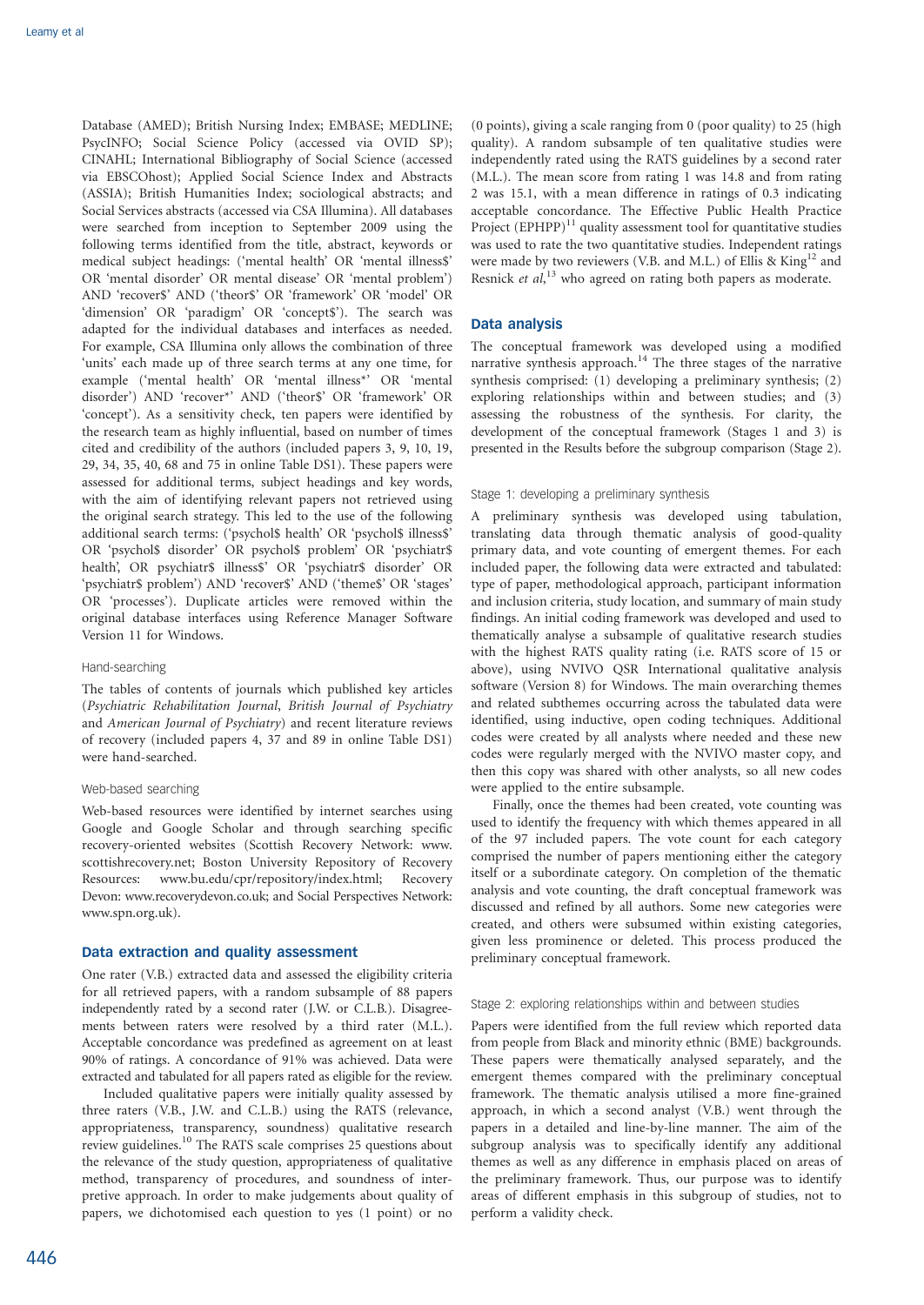#### Stage 3: assessing robustness of the synthesis

Two approaches were used to assess the robustness of the synthesis. First, qualitative studies which were rated as moderate quality on the RATS scale (i.e. RATS score of 14) were thematically analysed until category saturation was achieved. The resulting themes were then compared with the preliminary conceptual framework developed in Stages 1 and 2. Second, the preliminary conceptual framework was sent to an expert consultation panel. The panel comprised 54 advisory committee members of the REFOCUS Programme (see www.researchintorecovery.com for further details) who had academic, clinical or personal expertise about recovery. They were asked to comment on the positioning of concepts within different hierarchical levels of the conceptual framework, identify any important areas of recovery which they felt had been omitted and make any general observations. The preliminary conceptual framework was modified in response to these comments, to produce the final conceptual framework.

# Results

The flow diagram for the 97 included papers is shown in Fig. 1 and online Table DS1 lists those papers that were included.

The 97 papers comprised qualitative studies ( $n = 37$ ), narrative literature reviews  $(n=20)$ , book chapters  $(n=7)$ , consultation documents reporting the use of consensus methods  $(n=5)$ , opinion pieces or editorials  $(n=5)$ , quantitative studies  $(n=2)$ , combining of a narrative literature review with personal opinion or where there is insufficient information on method for a judgement to be made  $(n=11)$ , and elaborations of other identified papers  $(n = 10)$ . In summary, 87 distinct studies were identified. The ten elaborating papers included in the thematic analysis but not in the vote counting were papers 11, 15, 16, 19, 26, 48, 50, 53, 71 and 73 in online Table DS1.

The 97 papers described studies conducted in 13 countries, including the USA ( $n = 50$ ), the UK ( $n = 20$ ), Australia ( $n = 8$ ) and Canada ( $n = 6$ ). Participants were recruited from a range of settings, including community mental health teams and facilities, self-help groups, consumer-operated mental health services and supported housing facilities. The majority of studies used inclusion criteria that covered any diagnosis of severe mental illness. A few studies only included participants who had been diagnosed with a specific mental illness (e.g. schizophrenia, depression). The sample sizes in qualitative data papers ranged from 4 to 90 participants, with a mean sample size of 27. The

sample sizes in the two quantitative papers were  $19<sup>12</sup>$  and 1076.<sup>13</sup> The former was a pilot study of 15 service users with experience of psychotic illness and 4 case managers using the Recovery Interventions Questionnaire, carried out in Australia. The latter study analysed data from two sources, the Schizophrenia Patient Outcomes Research Team (PORT) client survey, which examined usual care in a random sample of people with schizophrenia in two US states, and an extension to this survey which provided a comparison group.

There were various approaches to determining the stage of recovery of participants. Most studies rated stage of recovery using criteria such as: the person defined themselves as 'being in recovery'; not hospitalised during the previous 12 months; relatively well and symptom free; providing peer support to others; or working or living in semi-independent settings. Only a few studies specifically used professional opinion – clinical judgement or scores on clinical assessments – about whether people had recovered.

The mean RATS score for the 36 qualitative studies was 14.9 (range 8–20). One qualitative study was not rated using the RATS guidelines because there was insufficient information on methodology within this paper. A RATS score of 15 or above, indicating high quality, was obtained by 16 papers and used to develop a preliminary synthesis. A RATS score of 14, indicating moderate quality, was obtained by five papers. Independent ratings were made of the two quantitative papers, Ellis & King<sup>12</sup> and Resnick et  $al$ ,<sup>13</sup> which were rated as moderate by two reviewers (V.B. and M.L.). Given this quality assessment, no greater weight was put on the quantitative studies in developing the category structure.

# Conceptual framework for personal recovery

A preliminary conceptual framework was developed, which comprised five superordinate categories: values of recovery, beliefs about recovery, recovery-promoting attitudes of staff, constituent processes of recovery, and stages of recovery.

The robustness of the synthesis underpinning the preliminary conceptual framework was assessed in two steps: by re-analysing a subsample of qualitative studies and through expert consultation.

#### Subsample re-analysis

In addition to the higher-quality qualitative studies analysed in the preliminary synthesis stage, an additional five moderate-quality



Fig. 1 Flow chart to show assessment of eligibility of identified studies.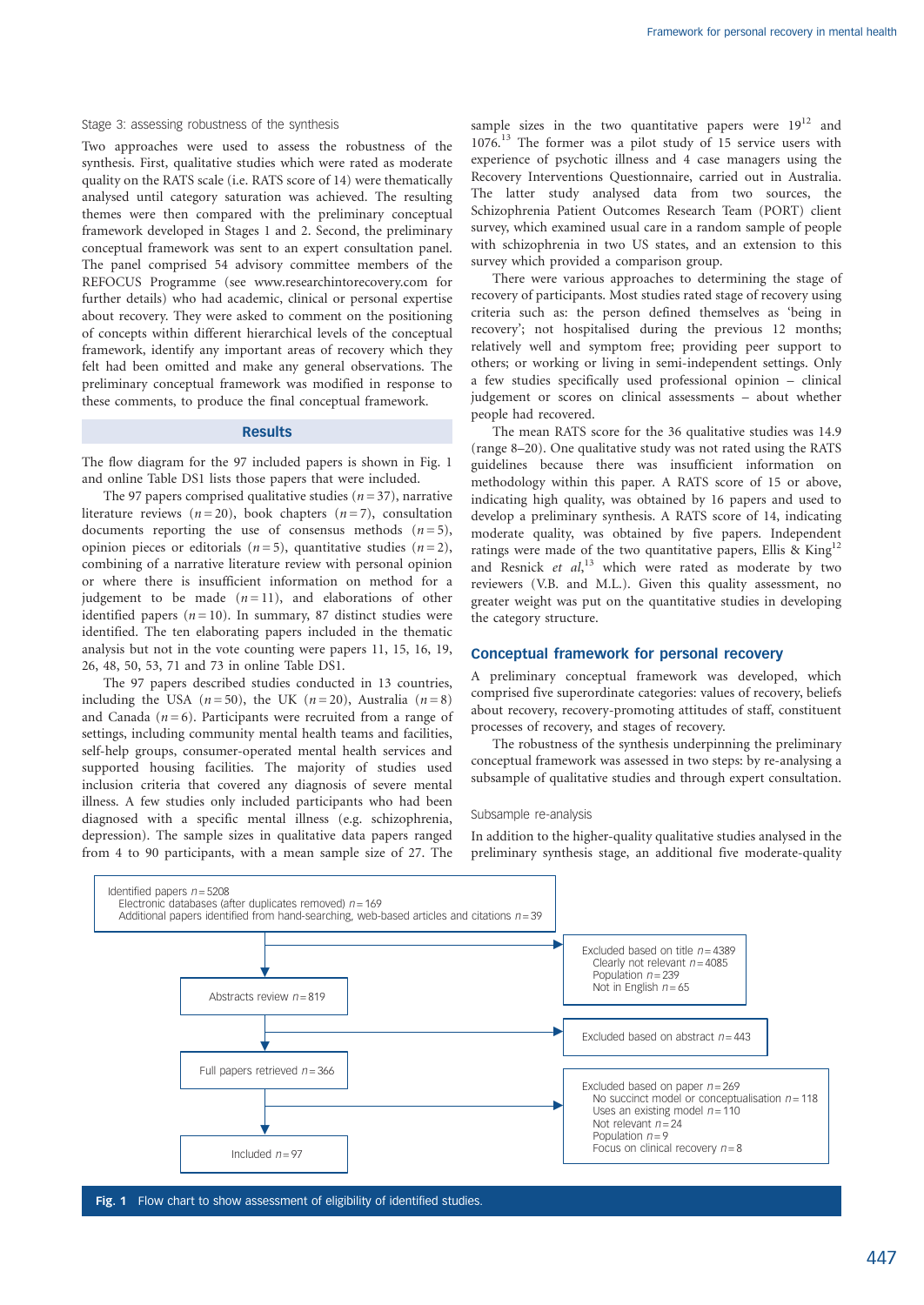(RATS score of 14) qualitative studies were analysed, which confirmed that category saturation had been achieved, indicating that the categories are robust.

#### Expert consultation

A response was received from 23 (43%) of the 54 consulted experts with international and national academic, clinical, and/ or personal expertise and experiences of recovery, who are advisory committee members of the REFOCUS programme into recovery. Responses were themed under the following headings: conceptual (dangers of reductionism, separating processes from stages, confusing critical impetus for behaviours with actual behaviour, limitations of stage models); structural (complete omissions, lack of emphasis or overemphasis on specific areas of recovery); language (too technical); and bias (potential geographical bias). In response to this consultation, the preliminary conceptual framework was simplified, so the final conceptual framework now has three rather than five superordinate categories. Some subcategories were repositioned within recovery processes, and some category headings changed. Some responses identified areas of omission, such as the role of past trauma, hurt and physical health in recovery. However, no alteration was made to the conceptual framework as these did not emerge from the thematic analysis. Other points regarding the strengths and limitations of the framework are addressed in the Discussion. Overall, the expert consultation process provided a validity check on content of conceptual framework, although we were careful not to make radical changes which would have been unjustified, given the weight of evidence provided from preliminary analysis of the included papers.

The final conceptual framework comprises three interlinked, superordinate categories: characteristics of the recovery journey; recovery processes; and recovery stages.

Characteristics of the recovery journey were identified in all 87 studies, and vote-counting was used to indicate their frequency (Table 1).

The categories of recovery processes and their vote counts, indicating frequency of the process being identified, for the two highest category levels are shown in Table 2.

The full description of recovery processes categories and the vote counting results are shown in online Table DS2.

| Table 1 Characteristics of the recovery journey |                                                                |  |  |  |  |
|-------------------------------------------------|----------------------------------------------------------------|--|--|--|--|
| Characteristics                                 | Number (%) of<br>87 studies identifying<br>the characteristics |  |  |  |  |
| Recovery is an active process                   | 44 (50)                                                        |  |  |  |  |
| Individual and unique process                   | 25 (29)                                                        |  |  |  |  |
| Non-linear process                              | 21 (24)                                                        |  |  |  |  |
| Recovery as a journey                           | 17 (20)                                                        |  |  |  |  |
| Recovery as stages or phases                    | 15 (17)                                                        |  |  |  |  |
| Recovery as a struggle                          | 14 (16)                                                        |  |  |  |  |
| Multidimensional process                        | 13 (15)                                                        |  |  |  |  |
| Recovery is a gradual process                   | 13 (15)                                                        |  |  |  |  |
| Recovery as a life-changing experience          | 11 (13)                                                        |  |  |  |  |
| Recovery without cure                           | 9(10)                                                          |  |  |  |  |
| Recovery is aided by supportive                 |                                                                |  |  |  |  |
| and healing environment                         | 6(7)                                                           |  |  |  |  |
| Recovery can occur without professional         |                                                                |  |  |  |  |
| intervention                                    | 6(7)                                                           |  |  |  |  |
| Trial and error process                         | 6(7)                                                           |  |  |  |  |

Fifteen studies developed recovery stage models. The studies were organised using the transtheoretical model of change,<sup>15</sup> as shown in Table 3.

# Recovery in individuals of BME origin

As part of Stage 2 of the narrative synthesis process, six studies of recovery from the perspective of individuals of BME origin were identified within the 87 studies. These six studies were re-analysed by a second analyst (V.B.), using a more fine-grained, line-by-line approach to thematic analysis. These comprised a survey of 50 recipients of a community development project in Scotland,<sup>16</sup> a qualitative interview study of African Americans,<sup>17</sup> a narrative literature review,<sup>18</sup> a qualitative study of 40 Maori and non-Maori New Zealanders,<sup>19</sup> a pilot study to test whether the Recovery Star measure was applicable to Black and Asian ethnic minority populations<sup>20</sup> and a mixed method study of 91 males from African–Caribbean backgrounds.<sup>21</sup> These papers provide some preliminary insights into a small number of distinct ethnic minority perspectives, which do not represent a culturally homogeneous group, although some similarities in experience can be observed. Although these six papers were included in the votecounting process, four of the six BME papers<sup>16–18,20</sup> were not used in the first-stage thematic analysis. The line-by-line secondary analysis allowed us to explore in greater detail any differences in emphasis and additional themes present in these papers.

The main finding of the subgroup analysis indicated that there was substantial similarity between studies focusing on ethnic minority communities and those focusing on ethnic majority populations. All of the themes of the conceptual framework were present in all six of the BME papers. Despite this overall similarity, there was a greater emphasis in the BME papers on two areas in the recovery processes: spirituality and stigma; and two additional

| Table 2<br><b>Recovery processes</b>                                  |                                                           |  |  |  |  |  |  |
|-----------------------------------------------------------------------|-----------------------------------------------------------|--|--|--|--|--|--|
| Recovery processes                                                    | Number (%)<br>of 87 studies<br>identifying<br>the process |  |  |  |  |  |  |
|                                                                       |                                                           |  |  |  |  |  |  |
| Category 1: Connectedness                                             | 75 (86)                                                   |  |  |  |  |  |  |
| Peer support and support groups                                       | 39 (45)                                                   |  |  |  |  |  |  |
| Relationships                                                         | 33 (38)                                                   |  |  |  |  |  |  |
| Support from others                                                   | 53 (61)                                                   |  |  |  |  |  |  |
| Being part of the community                                           | 35 (40)                                                   |  |  |  |  |  |  |
| Category 2: Hope and optimism about the future                        | 69 (79)                                                   |  |  |  |  |  |  |
| Belief in possibility of recovery                                     | 30(34)                                                    |  |  |  |  |  |  |
| Motivation to change                                                  | 15(17)                                                    |  |  |  |  |  |  |
| Hope-inspiring relationships<br>Positive thinking and valuing success | 12(14)<br>10(11)                                          |  |  |  |  |  |  |
| Having dreams and aspirations                                         | 7(8)                                                      |  |  |  |  |  |  |
|                                                                       |                                                           |  |  |  |  |  |  |
| Category 3: Identity<br>Dimensions of identity                        | 65 (75)                                                   |  |  |  |  |  |  |
| Rebuilding/redefining positive sense of identity                      | 8(9)<br>57 (66)                                           |  |  |  |  |  |  |
| Overcoming stigma                                                     | 40 (46)                                                   |  |  |  |  |  |  |
|                                                                       |                                                           |  |  |  |  |  |  |
| Category 4: Meaning in life<br>Meaning of mental illness experiences  | 59 (66)                                                   |  |  |  |  |  |  |
| Spirituality                                                          | 30(34)<br>6(41)                                           |  |  |  |  |  |  |
| Quality of life                                                       | 57 (65)                                                   |  |  |  |  |  |  |
| Meaningful life and social roles                                      | 40 (46)                                                   |  |  |  |  |  |  |
| Meaningful life and social goals                                      | 15(17)                                                    |  |  |  |  |  |  |
| Rebuilding life                                                       | 19 (22)                                                   |  |  |  |  |  |  |
| Category 5: Empowerment                                               | 79 (91)                                                   |  |  |  |  |  |  |
| Personal responsibility                                               | 79 (91)                                                   |  |  |  |  |  |  |
| Control over life                                                     | 78 (90)                                                   |  |  |  |  |  |  |
| Focusing upon strengths                                               | 14 (16)                                                   |  |  |  |  |  |  |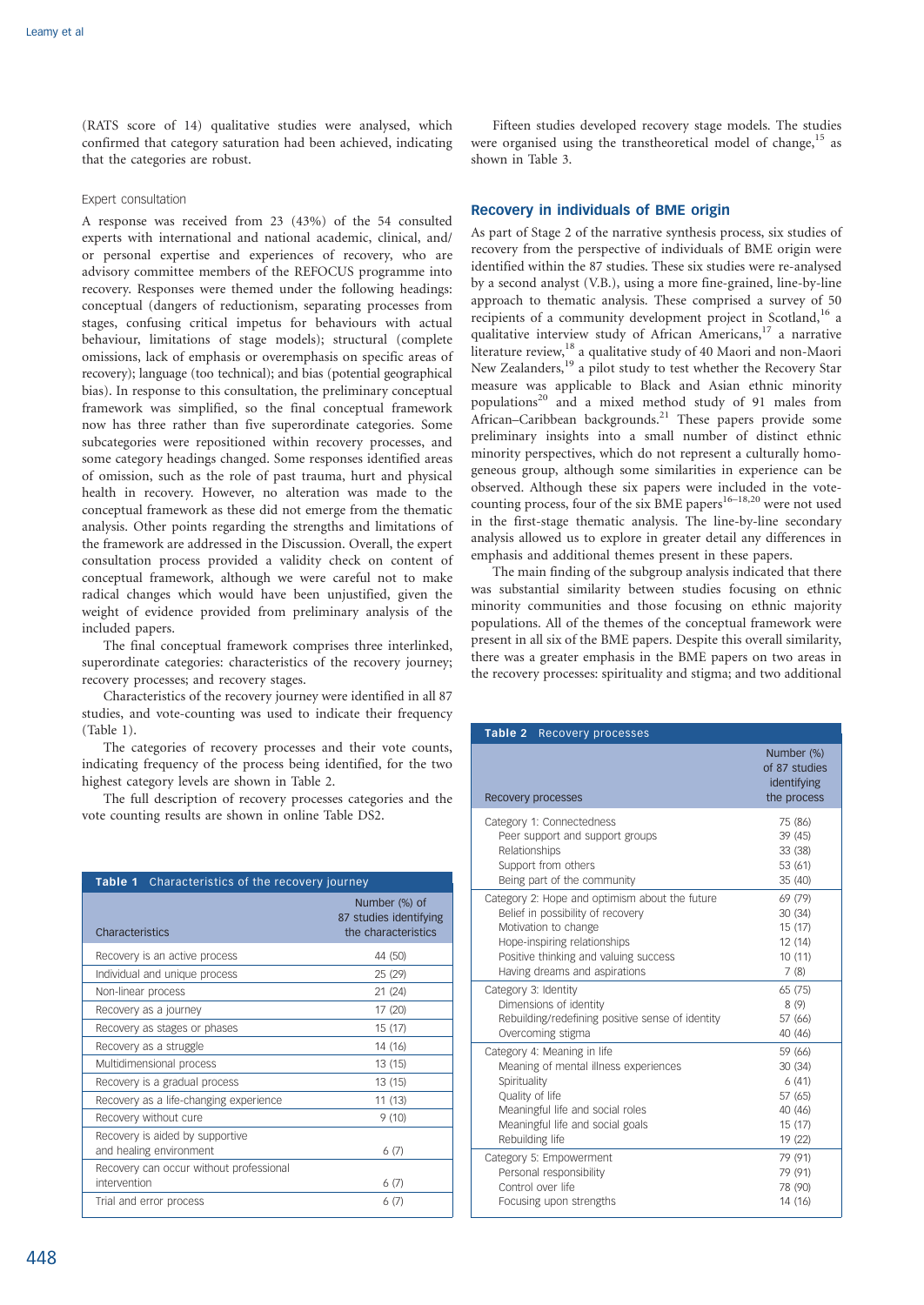| <b>Table 3</b> Recovery stages mapped onto the transtheoretical model of change |                                  |                                                    |                                                                            |                                                 |                                                                    |  |  |  |
|---------------------------------------------------------------------------------|----------------------------------|----------------------------------------------------|----------------------------------------------------------------------------|-------------------------------------------------|--------------------------------------------------------------------|--|--|--|
| Table DS1                                                                       |                                  |                                                    |                                                                            |                                                 |                                                                    |  |  |  |
| study number                                                                    | Precontemplation                 | Contemplation                                      | Preparation                                                                | Action                                          | Maintenance and growth                                             |  |  |  |
| 32                                                                              |                                  | Novitiate recovery -<br>struggling with disability |                                                                            | Semi-recovery -<br>living with disability       | Full recovery -<br>living beyond disability                        |  |  |  |
| 73                                                                              | Stuck                            | Accepting help                                     | Believing                                                                  | Learning                                        | Self-reliant                                                       |  |  |  |
| 3                                                                               | Descent into hell                | Igniting a spark of hope                           | Developing insight/<br>activating instinct<br>to fight back                | Discovering keys<br>to well-being               | Maintaining equilibrium<br>between internal and<br>external forces |  |  |  |
| 44                                                                              | Demoralisation                   |                                                    | Developing and establishing<br>independence                                |                                                 | Efforts towards community<br>integration                           |  |  |  |
| 36                                                                              | Occupational<br>dependence       |                                                    | Supported occupational<br>performance                                      | Active engagement in<br>meaningful occupations  | Successful occupational<br>performance                             |  |  |  |
| 14                                                                              | Dependent/unaware                | Dependent/aware                                    |                                                                            | Independent/aware                               | Interdependent/aware                                               |  |  |  |
| 29                                                                              | Moratorium                       | Awareness                                          | Preparation                                                                | Rebuilding                                      | Growth                                                             |  |  |  |
| 78                                                                              |                                  | Glimpses of recovery                               | Turning points                                                             | Road to recovery                                |                                                                    |  |  |  |
| 61                                                                              |                                  | Reawakening of hope<br>after despair               | No longer viewing self<br>as primarily person with<br>psychiatric disorder | Moving from withdrawal<br>to engagement         | Active coping rather than<br>passive adjustment                    |  |  |  |
| 40                                                                              | Overwhelmed<br>by the disability |                                                    | Struggling with the<br>disability                                          | Living with the disability                      | Living beyond the disability                                       |  |  |  |
| 35                                                                              | Initiating recovery              |                                                    |                                                                            | Regaining what was<br>lost/moving forward       | Improving quality of life                                          |  |  |  |
| 59                                                                              | Crisis (recuperation)            |                                                    | Decision (rebuilding<br>independence)                                      | Awakening (building healthy<br>interdependence) |                                                                    |  |  |  |
| 43                                                                              |                                  | Turning point                                      | Determination                                                              |                                                 | Self-esteem                                                        |  |  |  |

categories: culture-specific factors and collectivist notions of recovery.

In relation to spirituality, being part of a faith community and having a religious affiliation was seen as an important component of an individual's recovery. People from ethnic minority groups more often described spirituality in terms of religion and a belief in God as a higher power, whereas participants in the non-BME studies tended to conceptualise spirituality as encompassing a wider range of beliefs and activities.

In relation to stigma, BME studies emphasised the stigma associated with race, culture and ethnicity, in addition to the stigma associated with having a mental illness. Furthermore, being an individual from a minority ethnic group seemed to accentuate the stigma of mental illness, as the person often viewed themselves as belonging to multiple stigmatised and disadvantaged groups. Individuals from ethnic minority groups saw themselves as recovering from racial discrimination, stigma and violence, and not just from a period of mental illness.

The new category of culture-specific factors included the use of traditional therapies and faith healers, and belonging to a particular cultural group or community. Finally, collectivist notions of recovery were emphasised as both positive and negative factors. Many individuals discussed the hope and support they received from their collectivist identity, but for others the community added to the pressures of mental illness. This was particularly true where communities lacked information and awareness regarding mental illness. Furthermore, the negative impact of the community was felt not only at the level of the individual, but also at the collectivist level, with the whole family being adversely affected by stigma.

# **Discussion**

This is the first systematic review and narrative synthesis of personal recovery. A conceptual framework was developed using a narrative synthesis which identified three superordinate categories: characteristics of the recovery journey, recovery processes and recovery stages. For each superordinate category, key dimensions were synthesised. The recovery processes that have the most proximal relevance to clinical research and practice are: connectedness; hope and optimism about the future; identity; meaning in life; and empowerment (giving the acronym CHIME). The robustness of the category structure was enhanced by the systematic nature of the review, the quality assessment of included studies, the category saturation reached in the analysis, and the content validity of the expert consultation. Heterogeneity between studies was explored descriptively. A subgroup comparison between the experiences of recovery from the perspective of individuals of BME origin identified similar themes, with a greater emphasis on spirituality and stigma, and two additional themes: culture-specific factors, and collectivist notions of recovery.

#### Implications for research and practice

Key knowledge gaps have been identified as the need for clarity about the underpinning philosophy of recovery,<sup>22</sup> better understanding of the stages and processes of recovery,<sup>5</sup> and valid measurement tools.<sup>23</sup> This study can inform each of these gaps.

Recovery has been conceptualised as a vision, a philosophy, a process, an attitude, a life orientation, an outcome and a set of outcomes.<sup>5</sup> This has led to the concern that 'its scope can make a cow-catcher on the front of a road train look discriminating.<sup>24</sup> An empirically based conceptual framework can bring some order to this potential chaos. Characteristics of the recovery journey provide conceptual clarity about the philosophy. Recovery processes can be understood as measurable dimensions of change, which typically occur during recovery and provide a taxonomy of recovery outcomes.25 Finally, recovery stages provide a framework for guiding stage-specific clinical interventions and evaluation strategies.

The framework contributes to the understanding about stages and processes of recovery in two ways. First, it allows available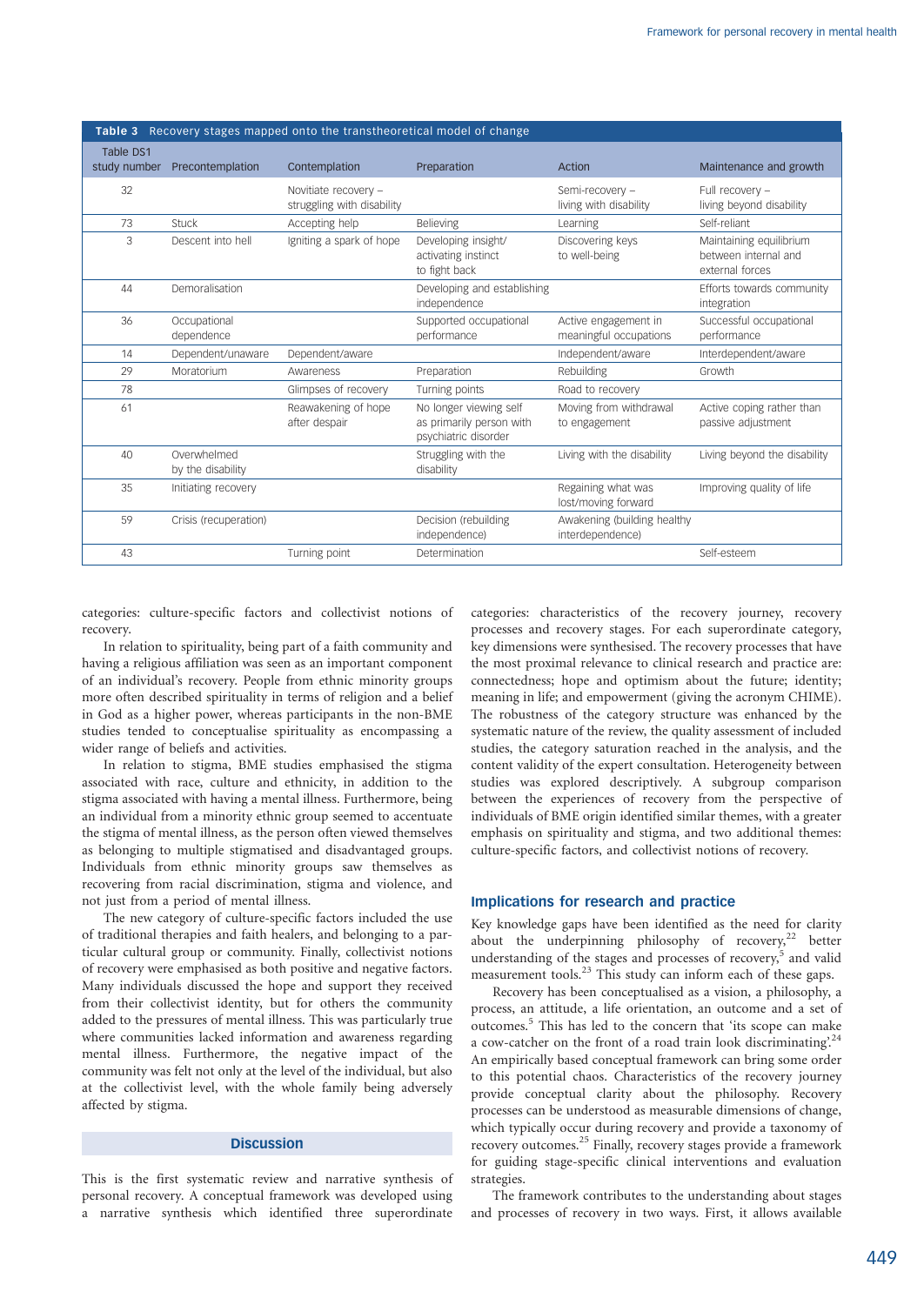evidence to be more easily identified. A recovery orientation has overlap with the literature on well-being,<sup>26</sup> positive psychology<sup>27</sup> and self-management,<sup>28</sup> and systematic reviewing is hampered by the absence of relevant MeSH (Medical Sub-Headings) headings relating to recovery concepts. The coding framework provides keywords for use when undertaking secondary research, and the identification of related terms provides a taxonomy which will be useable in reviews.

Second, the framework provides a structure around which research and clinical efforts can be oriented. The relative contribution of each recovery process, investigating interventions which can support these processes, and the synchrony between recovery processes and stages are all testable research questions. For clinical practice, the CHIME recovery processes support reflective practice. If the goal of mental health professionals is to support recovery then one possible way forward is for each working practice to be evaluated in relation to its impact on these processes. This has the potential to contribute to current debates about recovery and, for example, assertive outreach,<sup>29</sup> risk $30$  and community psychiatry.<sup>31</sup>

Finally, the conceptual framework can contribute to the development of measures of personal recovery. Compendia of existing measures have been developed, $32,33$  showing that the conceptual basis of measures is diverse. The conceptual framework provides a foundation for developing standardised recovery measures, and is the basis for a new measure currently being developed by the authors to evaluate the contribution of mental health services to an individual's recovery. The challenge will then be to incorporate a focus on recovery outcomes and associated concepts such as well-being<sup>27</sup> into routine clinical practice.<sup>34</sup>

#### Limitations

The study has three methodological and two conceptual limitations. The first methodological limitation is that the narrative synthesis approach was modified, and could have been widened. For example, the exploration in Stage 2 of relationships between studies could have considered the subgroup of studies which had higher levels of consumer involvement in their design, but it proved impossible to reliably rate identified studies in this dimension. The second technical limitation is that the emergent categories were only one way of grouping the findings, and the categories changed as a result of expert consultation. In particular, the three superordinate categories are not separate, since processes clearly occur within the identified stages, and the characteristics of recovery describe an overall movement through stages of recovery. Our categorical separation brings structure, but a replication study may not arrive at the same overall thematic structure. The final technical limitation is that analysis synthesised the interpretation of the primary data in each paper rather than considering the primary data directly. Future research could compare papers generated by different stakeholder groups, such as consumer researchers, clinical researchers and policy makers.

The first conceptual limitation is that this review, although synthesising the current literature on personal recovery, should not be seen as definitive. A key scientific challenge is that the philosophy of recovery gives primacy to individual experience and meaning ('idiographic' knowledge), whereas mental health systems and current dominant scientific paradigms give prominence to group-level aggregated data ('nomothetic' knowledge).4 The practical impact is that current recovery research is primarily focused at the bottom of the hierarchy of evidence.<sup>35</sup> This was our finding, with qualitative, case study and expert opinion methodologies dominating. A motivator for the current study was to provide evidence of the form viewed as

high quality within the current scientific paradigm, but several of our expert consultants highlighted the dangers of closing down discourse. Since recovery is individual, idiosyncratic and complex, this review is not intended to be a rigid model of what recovery 'is'. Rather, it is better understood as a resource to inform future research and clinical practice. The second conceptual limitation relates to the subgroup analysis looking at papers focusing on non-majority populations. Owing to a lack of research, it was not possible to look at the experience and perspectives of individuals from different ethnic minority groups. Therefore, the BME subgroup represents a heterogeneous and incredibly diverse set of populations. However, it was felt that all the populations included in these papers shared a common experience of belonging to an ethnic minority group, and that this experience may have important implications for the meaning of personal recovery, and for the experience of mental health services in general. The lack of data, coupled with the areas of difference found in the present review, highlights a need for further work to be conducted with people from ethnic minority communities.

#### Future research

This systematic review and narrative synthesis has highlighted the dominance of recovery literature emanating from the USA. Culturally, the USA neglects character strengths such as patience and tolerance,<sup>36</sup> and favours individualistic over collectivist understandings of identity. Although there were very few studies which looked at recovery experiences of individuals from BME backgrounds, the subsample of BME studies indicated that there are important differences in emphasis. There is a need for research involving more diverse samples of people from different ethnic and cultural backgrounds, at differing stages of recovery and experiencing different types of mental illness.

The complexity of personal recovery requires a range of theoretical inquiry positions. This review focused on research into first-person accounts of recovery, where individual meanings of recovery have dominated. This has led to a framework which may underemphasise the importance of the wider socioenvironmental context, including important aspects such as stigma and discrimination. Viewing recovery within an ecological framework, as suggested by Onken and colleagues,<sup>35</sup> encompasses an individual's life context (characteristics of the individual such as hope and identity) as well as environmental factors (such as opportunities for employment and community integration) and the interaction between the two (such as choice). A more complete understanding of recovery requires greater attention to all these levels of understanding, for instance, how power is related to characteristics of individuals or groups (e.g. race and culture), how clinicians and patients interact at different stages of recovery and how these interactions change over time. There is also a need for future research to increase our understanding of how subtle micro-processes of recovery are operating, such as how hope is reawakened and sustained.

Supporting recovery processes may be the future mental health research priority. The 13 dimensions identified as characteristics of the recovery journey capture much of the experience and complexities of recovery, and further research may not have a high scientific pay-off. Similarly, although the recovery stages could be mapped onto the transtheoretical model of change,<sup>15</sup> there was little consensus about the number of recovery phases. It may therefore be more helpful to undertake evaluative research addressing specific service-level questions (such as whether people using a service are making recovery gains over time<sup>37</sup> or in different service settings<sup>38</sup>), rather than further studies seeking conceptual clarity. Overall, the emergent priority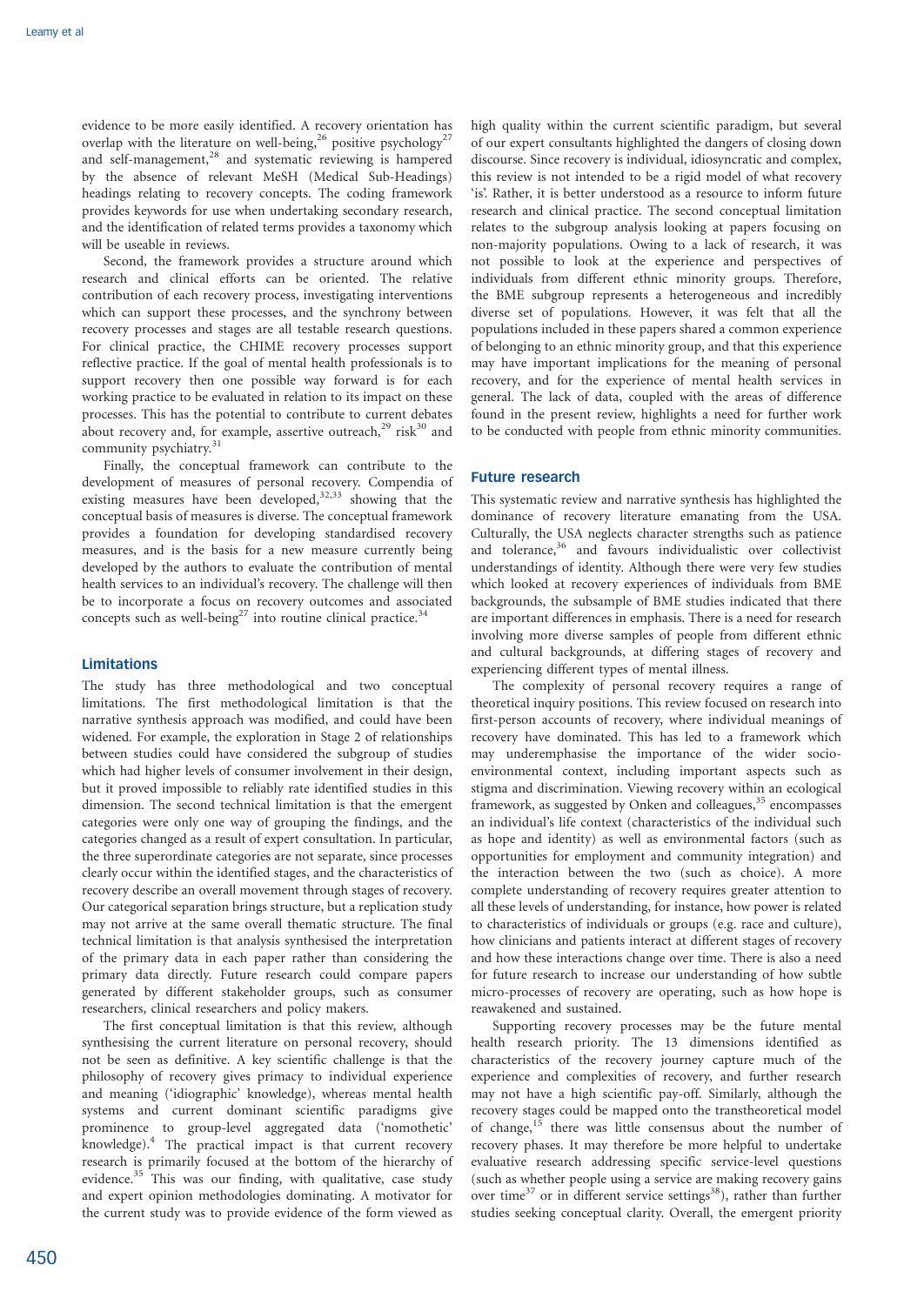is the development and evaluation of interventions to support the five CHIME recovery processes. The subordinate categories point to the need for a greater emphasis on assessment of strengths and support for self-narrative development, promoting the role of mental health systems in developing inclusive communities enabling access to peer support as well as providing retreats, and clinical interaction styles which promote empowerment and self-management. The CHIME categories are potential clinical end-points for interventions, in contrast to the current dominance of clinical recovery end-points such as symptomatology or hospitalisation rates. They also provide a framework for empirical investigation of the relationship between recovery outcomes, using methodologies developed in relation to clinical outcomes.39 This area of enquiry is currently small<sup>40</sup> but an important priority if potential trade-offs between desirable outcomes are to be identi- $\int$ fied.<sup>41</sup>

Orienting mental health services towards recovery will involve system transformation.<sup>42</sup> The research challenge is to develop an evidence base which simultaneously helps mental health professionals to support recovery and respects the understanding that recovery is a unique and individual experience rather than something the mental health system does to a person. This conceptual framework for personal recovery, which has been developed through a systematic review and narrative synthesis, provides a useful starting point for meeting this challenge.

Mary Leamy, PhD, Victoria Bird, BSc, Clair Le Boutillier, MSc, Julie Williams, MSc, Mike Slade, PhD, PsychD, Health Service and Population Research Department, King's College London, Institute of Psychiatry, UK

Correspondence: Mary Leamy PhD, Programme Co-ordinator, King's College London, Health Service and Population Research Department (Box P029), Institute of Psychiatry, De Crespigny Park, Denmark Hill, London SE5 8AF, UK. Email: mary.leamy@kcl.ac.uk

First received 23 Jun 2010, final revision 21 Apr 2011, accepted 26 May 2011

#### Funding

This study was funded by a National Institute for Health Research (NIHR) Programme Grant for Applied Research (RP-PG-0707-10040) awarded to the South London and Maudsley NHS Foundation Trust, and in relation to the NIHR Specialist Mental Health Biomedical Research Centre at the Institute of Psychiatry, King's College London. The views expressed in this publication are those of the authors and not necessarily those of the NHS, the NIHR or the Department of Health.

#### Acknowledgements

We would like to thank Popay et al for giving us the unpublished guidance on narrative synthesis.

#### References

- 1 Anthony WA. Recovery from mental illness: the guiding vision of the mental health system in the 1990s. Innovations and Research 1993; 2: 17–24.
- 2 HM Government. New Horizons. A Shared Vision for Mental Health. Department of Health, 2009.
- 3 Davidson L, Tondora J, Lawless MS, O'Connell M, Rowe M. A Practical Guide to Recovery-Oriented Practice Tools for Transforming Mental Health Care. Oxford University Press, 2009.
- Slade M. Personal Recovery and Mental Illness. A Guide for Mental Health Professionals. Cambridge University Press, 2009.
- 5 Silverstein SM, Bellack A. A scientific agenda for the concept of recovery as it applies to schizophrenia. Clin Psychol Rev 2008; 28: 1108–24.
- Warner R. Recovery from schizophrenia and the recovery model. Curr Opin Psychiatry 2009; 22: 374–80.
- Davidson L, Schmutte T, Dinzeo T, Andres-Hyman R. Remission and recovery in schizophrenia: practitioner and patient perspectives. Schizophr Bull 2008; 34: 5–8.
- 8 Substance Abuse and Mental Health Services Administration. National Consensus Statement on Mental Health Recovery. Department of Health and Human Services, 2006.
- 9 Jabareen Y. Building a conceptual framework: philosophy, definitions, and procedure. Int J Qual Meth 2009; 8: 49-62.
- 10 Clark J. How to peer review a qualitative manuscript. In Peer Review in Health Sciences (2nd edn). (eds F Godlee, T Jefferson): 219–35. BMJ Books, 2003.
- 11 Effective Public Health Practice Project. Quality Assessment Tool for Quantitative Studies. EPHPP, 2009 (http://www.ephpp.ca/tools.html).
- 12 Ellis G, King R. Recovery focused interventions: perceptions of mental health consumers and their case managers. AeJAMH 2003; 2: 067–076.
- 13 Resnick SG, Fontana A, Lehman A, Rosenheck RA. An empirical conceptualization of the recovery orientation. Schizophr Res 2005; 75: 119–28.
- 14 Popay J, Roberts H, Sowden A, Petticrew M, Arai L, Rodgers M, et al. Guidance on the conduct of narrative synthesis in systematic reviews. Results of an ESRC funded research project (unpublished report). University of Lancaster, 2006.
- 15 Prochaska JO, DiClemente CC. Transtheoretical therapy: toward a more integrative model of change. Psychol Psychother Theor Res Pract 1982; 19: 276–88.
- 16 NHS Scotland. Finding Strength From Within. Report on Three Local Projects Looking at Mental Health and Recovery with People from some of the Black and Minority Ethnic Communities in Edinburgh. NHS Scotland, 2008.
- 17 Armour R, Bradshaw W, Roseborough D. African Americans and recovery from severe mental illness. Soc Work Ment Health 2009; 7: 602–22.
- 18 Nicholls V. Feeding the Flowers: SPN Perspective on Recovery. Social Perspectives Network, 2007.
- 19 Lapsley H, Nikora LW, Black R, Kia Mauri Tau! Narratives of Recovery from Disabling Mental Health Problems. Mental Health Commission, 2002.
- 20 Mental Health Providers Forum. The Recovery Star Model and Cultural Competency. Mental Health Providers Forum, 2009.
- 21 Brown M, Essien P, Etim-Ubah P. Report of the Community Led Research Project Focusing on Male African and African Caribbean Perspectives on Recovery. Fanon Southside Partnership, 2008.
- 22 Dinniss S. Recovery-oriented mental healthcare. Br J Psychiatry 2006: 189: 384.
- 23 Care Services Improvement Partnership, Royal College of Psychiatrists, Social Care Institute for Excellence. A Common Purpose: Recovery in Future Mental Health Services. CSIP, 2007.
- 24 Brunskill D. From patient to service user in 100 words. Br J Psychiatry 2010; 196: 353.
- 25 Slade M. What outcomes to measure in routine mental health services, and how to assess them: a systematic review. Aust N Z J Psychiatry 2002: 36: 743–53.
- 26 Hanlon P, Carlisle S. What can the science of well-being tell the discipline of psychiatry – and why might psychiatry listen? Adv Psychiatr Treat 2008; 14: 312–9.
- 27 Slade M. Mental illness and well-being: the central importance of positive psychology and recovery approaches. BMC Health Serv Res 2010; 10: 26.
- 28 Sterling EW, von Esenwein SA, Tucker S, Fricks L, Druss BG. Integrating wellness, recovery, and self-management for mental health consumers. Community Ment Health J 2010; 46: 130–8.
- 29 Drake RE, Deegan P. Are assertive community treatment and recovery compatible? Community Ment Health J 2008; 44: 75–7.
- 30 Young AT, Green CA, Estroff SE. New endeavors, risk taking, and personal growth in the recovery process: findings from the STARS study. Psychiatr Serv 2008; 59: 1430–6.
- 31 Rosen A. The community psychiatrist of the future. Curr Opin Psychiatry 2006; 19: 380–8.
- 32 Campbell-Orde T, Chamberlin J, Carpenter J, Leff SH. Measuring the Promise: A Compendium of Recovery Measures. Vol II. Human Services Research Institute, 2005.
- 33 National Institute for Mental Health in England. Outcomes Compendium. NIMHE 2008
- 34 Slade M. Routine outcome assessment in mental health services. Psychol Med 2002; 32: 1339–43.
- 35 Onken SJ, Craig CM, Ridgway P, Ralph RO, Cook JA. An analysis of the definitions and elements of recovery: a review of the literature. Psychiatr Rehabil J 2007; 31: 9–22.
- 36 Henry J. Positive psychology and the development of well-being. In Wellbeing: Individual, Community and Societal Perspectives (eds J Haworth, G Hart): 25–40. Palgrave Macmillan, 2007.